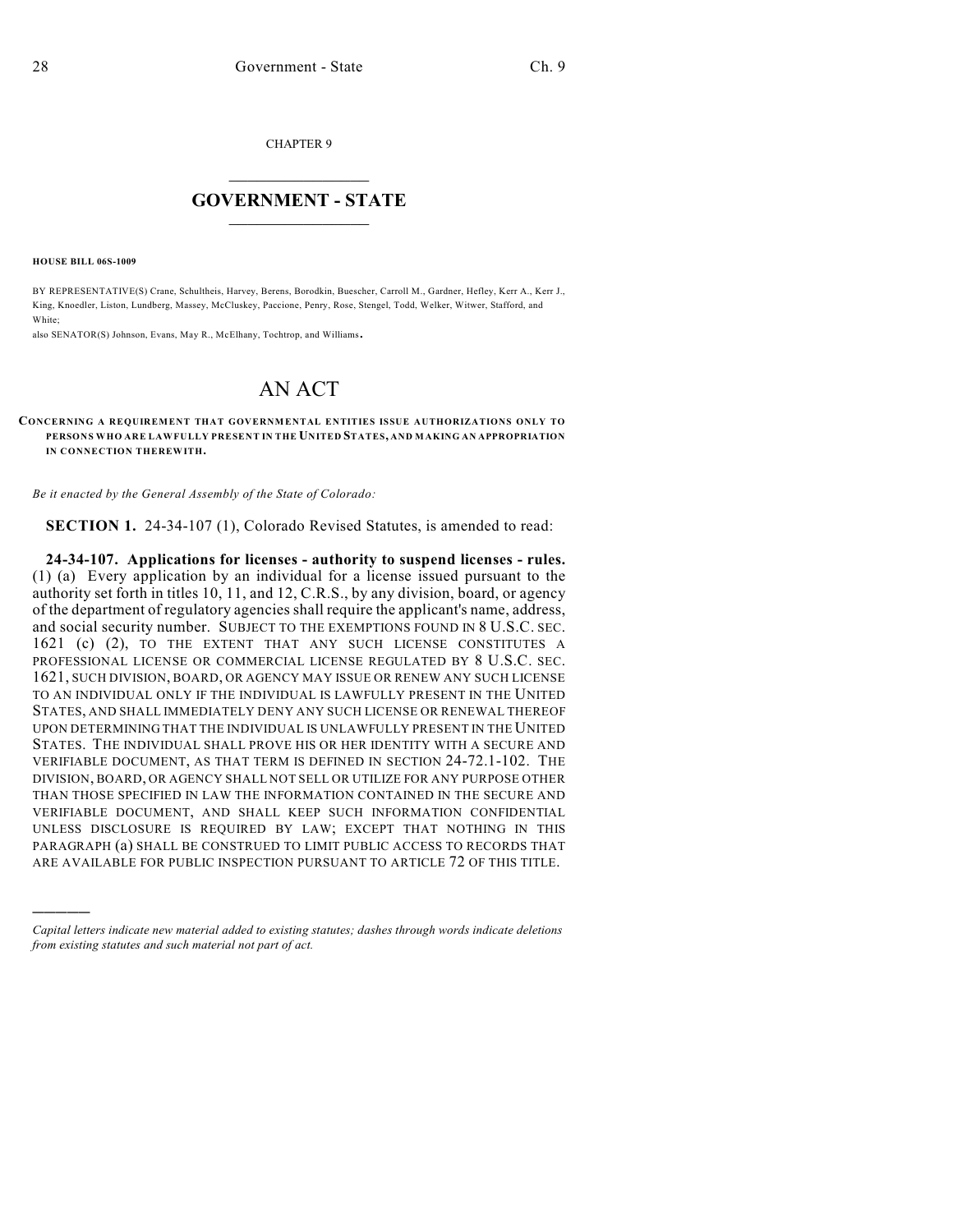(b) FOR PURPOSES OF THIS SUBSECTION (1), AN INDIVIDUAL IS UNLAWFULLY PRESENT IN THE UNITED STATES IF THE INDIVIDUAL IS AN ALIEN WHO IS NOT:

(I) A QUALIFIED ALIEN AS DEFINED IN 8 U.S.C. SEC. 1641;

(II) A NONIMMIGRANT UNDER THE "IMMIGRATION AND NATIONALITY ACT", FEDERAL PUBLIC LAW 82-414, AS AMENDED; OR

(III) AN ALIEN WHO IS PAROLED INTO THE UNITED STATES UNDER 8 U.S.C. SEC. 1182 (d) (5) FOR LESS THAN ONE YEAR.

(c) THIS SUBSECTION (1) SHALL BE ENFORCED WITHOUT REGARD TO RACE, RELIGION, GENDER, ETHNICITY, OR NATIONAL ORIGIN.

**SECTION 2.** 30-15-401, Colorado Revised Statutes, is amended BY THE ADDITION OF A NEW SUBSECTION to read:

**30-15-401. General regulations.** (10) (a) SUBJECT TO THE EXEMPTIONS FOUND IN 8 U.S.C. SEC. 1621 (c) (2), TO THE EXTENT THAT A LICENSE, PERMIT, CERTIFICATE, OR OTHER AUTHORIZATION TO CONDUCT BUSINESS ISSUED BY A COUNTY CONSTITUTES A PROFESSIONAL LICENSE OR COMMERCIAL LICENSE REGULATED BY 8 U.S.C. SEC. 1621, A COUNTY MAY ISSUE SUCH AUTHORIZATION TO AN INDIVIDUAL ONLY IF THE INDIVIDUAL IS LAWFULLY PRESENT IN THE UNITED STATES, AND SHALL IMMEDIATELY DENY ANY SUCH AUTHORIZATION OR RENEWAL THEREOF UPON DETERMINING THAT THE INDIVIDUAL IS UNLAWFULLY PRESENT IN THE UNITED STATES. THE INDIVIDUAL SHALL PROVE HIS OR HER IDENTITY WITH A SECURE AND VERIFIABLE DOCUMENT, AS THAT TERM IS DEFINED IN SECTION 24-72.1-102, C.R.S. A COUNTY SHALL NOT SELL OR UTILIZE FOR ANY PURPOSE OTHER THAN THOSE SPECIFIED IN LAW THE INFORMATION CONTAINED IN THE SECURE AND VERIFIABLE DOCUMENT, AND SHALL KEEP SUCH INFORMATION CONFIDENTIAL UNLESS DISCLOSURE IS REQUIRED BY LAW; EXCEPT THAT NOTHING IN THIS PARAGRAPH (a) SHALL BE CONSTRUED TO LIMIT PUBLIC ACCESS TO RECORDS THAT ARE AVAILABLE FOR PUBLIC INSPECTION PURSUANT TO ARTICLE 72 OF TITLE 24, C.R.S.

(b) FOR PURPOSES OF THIS SUBSECTION (10), AN INDIVIDUAL IS UNLAWFULLY PRESENT IN THE UNITED STATES IF THE INDIVIDUAL IS AN ALIEN WHO IS NOT:

(I) A QUALIFIED ALIEN AS DEFINED IN 8 U.S.C. SEC. 1641;

(II) A NONIMMIGRANT UNDER THE "IMMIGRATION AND NATIONALITY ACT", FEDERAL PUBLIC LAW 82-414, AS AMENDED; OR

(III) AN ALIEN WHO IS PAROLED INTO THE UNITED STATES UNDER 8 U.S.C. SEC. 1182 (d) (5) FOR LESS THAN ONE YEAR.

(c) THIS SUBSECTION (10) SHALL BE ENFORCED WITHOUT REGARD TO RACE, RELIGION, GENDER, ETHNICITY, OR NATIONAL ORIGIN.

**SECTION 3.** 31-15-501, Colorado Revised Statutes, is amended BY THE ADDITION OF A NEW SUBSECTION to read: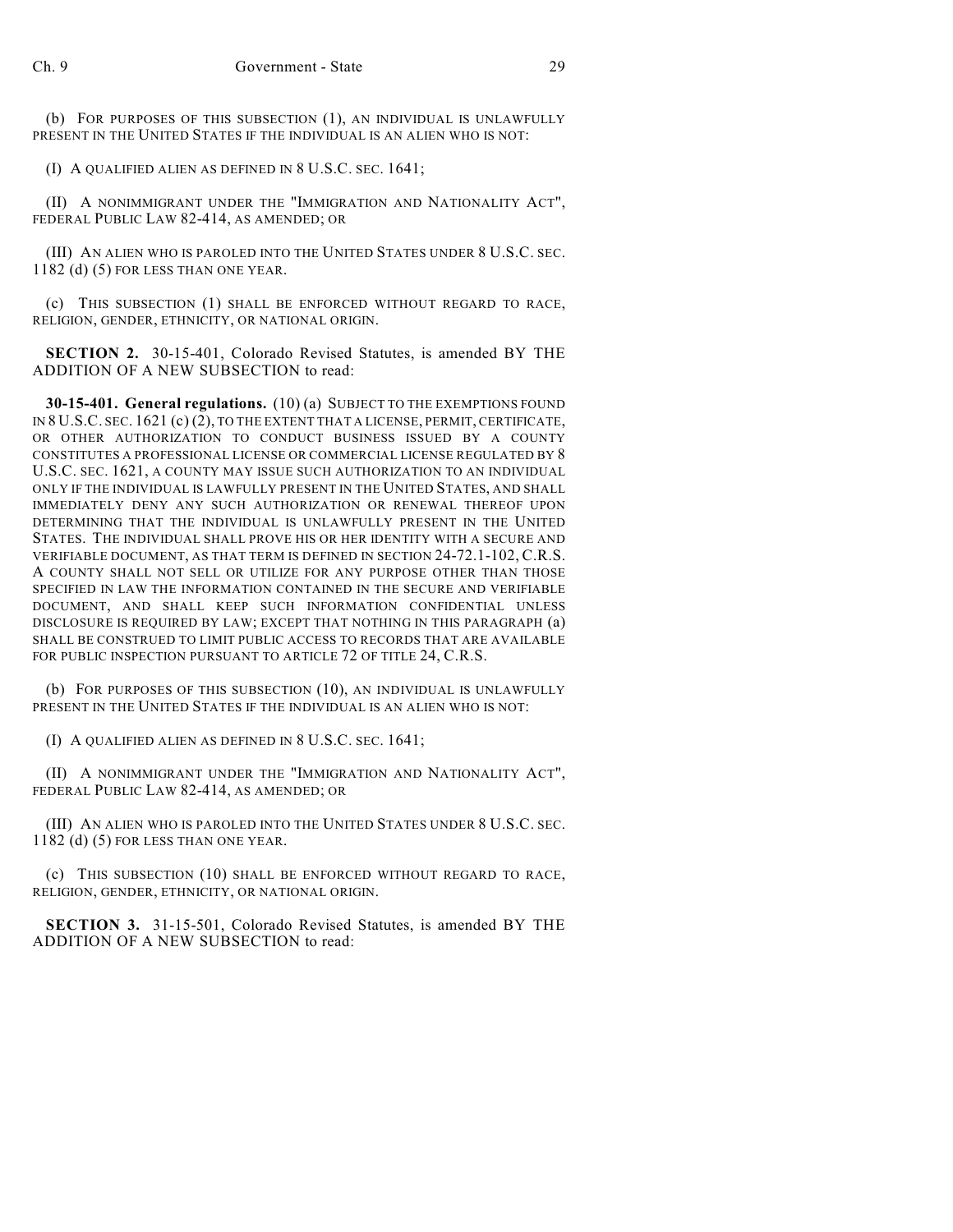**31-15-501. Powers to regulate businesses.** (2) (a) SUBJECT TO THE EXEMPTIONS FOUND IN 8 U.S.C. SEC. 1621 (c) (2), TO THE EXTENT THAT ANY LICENSE, PERMIT, CERTIFICATE, OR OTHER AUTHORIZATION TO CONDUCT BUSINESS ISSUED BY A MUNICIPALITY CONSTITUTES A PROFESSIONAL LICENSE OR COMMERCIAL LICENSE REGULATED BY 8 U.S.C. SEC. 1621, THE GOVERNING BODY OF A MUNICIPALITY MAY ISSUE SUCH AUTHORIZATION TO AN INDIVIDUAL ONLY IF THE INDIVIDUAL IS LAWFULLY PRESENT IN THE UNITED STATES, AND SHALL IMMEDIATELY DENY ANY SUCH AUTHORIZATION OR RENEWAL THEREOF UPON DETERMINING THAT THE INDIVIDUAL IS UNLAWFULLY PRESENT IN THE UNITED STATES. THE INDIVIDUAL SHALL PROVE HIS OR HER IDENTITY WITH A SECURE AND VERIFIABLE DOCUMENT, AS THAT TERM IS DEFINED IN SECTION 24-72.1-102, C.R.S. A MUNICIPALITY SHALL NOT SELL OR UTILIZE FOR ANY PURPOSE OTHER THAN THOSE SPECIFIED IN LAW THE INFORMATION CONTAINED IN THE SECURE AND VERIFIABLE DOCUMENT, AND SHALL KEEP SUCH INFORMATION CONFIDENTIAL UNLESS DISCLOSURE IS REQUIRED BY LAW; EXCEPT THAT NOTHING IN THIS PARAGRAPH (a) SHALL BE CONSTRUED TO LIMIT PUBLIC ACCESS TO RECORDS THAT ARE AVAILABLE FOR PUBLIC INSPECTION PURSUANT TO ARTICLE 72 OF TITLE 24, C.R.S.

(b) FOR PURPOSES OF THIS SUBSECTION (2), AN INDIVIDUAL IS UNLAWFULLY PRESENT IN THE UNITED STATES IF THE INDIVIDUAL IS AN ALIEN WHO IS NOT:

(I) A QUALIFIED ALIEN AS DEFINED IN 8 U.S.C. SEC. 1641;

(II) A NONIMMIGRANT UNDER THE "IMMIGRATION AND NATIONALITY ACT", FEDERAL PUBLIC LAW 82-414, AS AMENDED; OR

(III) AN ALIEN WHO IS PAROLED INTO THE UNITED STATES UNDER 8 U.S.C. SEC. 1182 (d) (5) FOR LESS THAN ONE YEAR.

(c) THIS SUBSECTION (2) SHALL BE ENFORCED WITHOUT REGARD TO RACE, RELIGION, GENDER, ETHNICITY, OR NATIONAL ORIGIN.

**SECTION 4. Appropriation.** In addition to any other appropriation, there is hereby appropriated, to the department of regulatory agencies, for allocation to the executive director's office, for the fiscal year beginning July 1, 2006, the sum of twenty-four thousand eight hundred dollars (\$24,800), or so much thereof as may be necessary, for the implementation of this act. Of said sum, four thousand eight hundred dollars (\$4,800) shall be out of any moneys in the division of registrations cash fund created in section 24-34-105 (2) (b) (I), Colorado Revised Statutes, ten thousand dollars (\$10,000) shall be out of any moneys in the division of insurance cash fund created in section 10-1-103 (3), Colorado Revised Statutes, and ten thousand dollars (\$10,000) shall be out of any moneys in the division of real estate cash fund created in section 12-61-111.5 (2) (b), Colorado Revised Statutes.

**SECTION 5. Effective date - applicability.** This act shall take effect January 1, 2007, and shall apply to issuances, denials, renewals, and revocations of governmental authorizations made on or after said date.